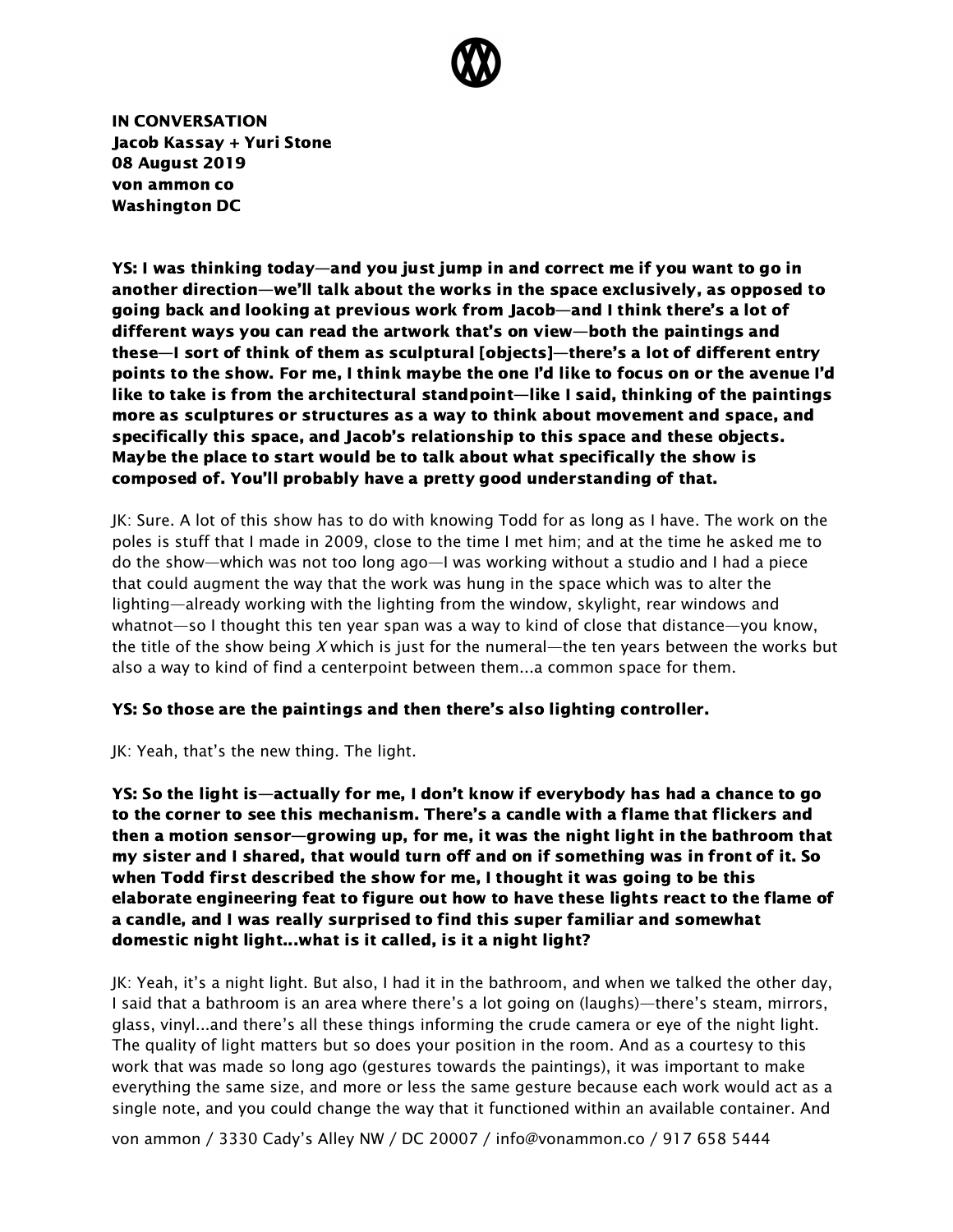

a lot of the time, talking about it that early on, I related it to the work In  $C$ —is anyone familiar with the Terry Riley piece—it's just one note over and over again, but depending on the undulation of the frequency, the instrument, or even one's own psychoacoustics or position in the room, it would change the experience of the sound. So, light in general is the replacement for that ambient shift with these works, and I think that's the thing that holds [the two bodies of work] in consonance.

YS: Yeah, I think the flickering of the light only highlights the context in which they're hung in this gallery, and even just the air circulation that affects the flame of the candle. For me, when I enter the space, the reflective quality of these surfaces—you could talk a lot about the gesture and the graphic component of each canvas. We read them as paintings because they're familiar in terms of their structure as stretched paintings, but for me they become these things that accentuate the space, and accentuate the light, and accentuate my movement in the space, and how I engage them. I've seen the show a couple of times, and each time I'm drawn to try to see the texture and subtlety of the variation in the canvases when I come close to their surfaces. But for me, the most enjoyable experience is standing right in the front door and seeing this sort of forest. And even just standing here before we started to talk, noticing how much the paintings flicker along with the light, and how they become a different thing depending on where I'm standing in the space and also how rapidly the track lighting is moving. It's about painting, but it also becomes a reflection of the space, and me, and my experience moving through it. Again, somebody could talk a lot about the relationship between historical painting—windows and doors, and the illumination that comes from painting and the history of that, but for me these things are sculptures. They're objects. I've always been curious about an artist's ability to feel a space, and to anticipate how one might engage with a space. These are all very frontal in terms of their relationship to the entry point of the room. We didn't mention these subtle moves, like the candle being in the back, and the desk being in the back, and the posts you didn't engage. I saw the exhibition before yours, and the posts were very prominent, and I kind of love them but I also kind of like how they almost disappear because they become these sculptures—I don't know if that's a question and more just something to talk about.

JK: I think there's a privileged point at the entrance towards which everything is set up, and just as the nature of the flame isn't constant, and it's causing this flicker -- this reminder of air's viscosity -- you're able to follow your own desire lines through the space and change the work that way.

# YS: Another thing I'm interested in is the backs of the paintings, and this very particular—working in museums, I'm always thinking how are these things hung? The hardware is unique, or very uniform.

JK: Yeah, it was a way to connect the works. More or less, they're all set up on some sort of even standard where you're able to make spaces that you could walk through instead of spaces that you could experience less physically and more visually.

# YS: But you've never shown them on posts before; or have you never shown these paintings?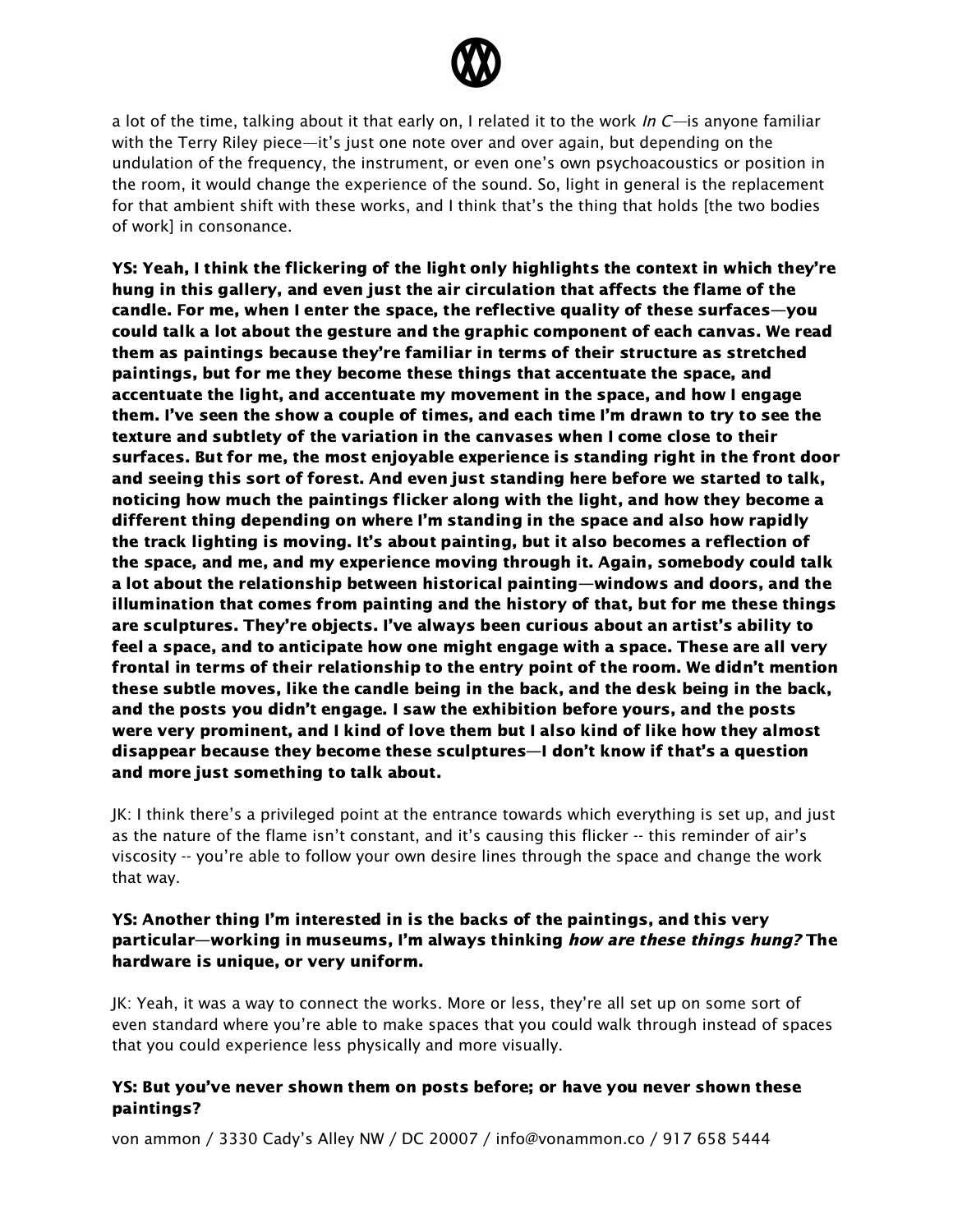

JK: Not these ones, no. And no.

# YS: That makes me wonder about your studio. These were made in your studio; they're ten years old, but I guess I wonder about your studio practice and how that plays into something that feels so...I hesitate to use the term site specific. Can you tell us a little bit about how you develop work in the studio?

JK: These were made at a time when I didn't have a studio, and so was the most recent work. The paintings were small enough to fit in my car, and I was able to kind of "batch" them as I trafficked between New York and Pennsylvania, which is where I was working with a chemist. This constraint lent itself to the quality of the work because if they're from separate batches, you cannot expect them to perform this uniform quality. At the time of the invitation of this show, I was again working without a studio and had this lighting component in mind. So, finding some common territory between the two projects was how this came about, and having someone whom I've known and trusted for so long to be the usher of it was very important.

# YS: Do you have a studio now?

JK: I do have a studio now (laughs) Now, yeah. Between the time of the paintings being made and this, I was in Los Angeles for seven years, just going from place to place, never really calling anything a full-on studio, but now I think I have one that I'm happy with.

### YS: Are you a routine-oriented person, generally?

JK: It would be better if I was, yeah...but I find ways to break that routine constantly. Amateurism was taught to us in school, and I still find myself falling into that rut of finding some virtue in being, like, not good at things.

# YS: We should say that Jacob is from Buffalo. There's something interesting about coming from a city like that. I think a lot about Buffalo just in terms of pushing back against—maybe pushing back is too dramatic—but this idea of operating like an amateur or…

JK: Well, I didn't know that wasn't normal. Back then, having to pay attention to music and art and all this stuff at the same time...that was normal.

### YS: As opposed to *being* a painter and focusing on painting.

JK: Yeah, I didn't know what that was, really.

YS: I see that in a lot of your work and this show. There's this sort of tinkerer element, at least in terms of the light and how the surfaces of these paintings were constructed.

JK: Have you ever taken the Meyers-Briggs test?

# YS: I think I did a long time ago…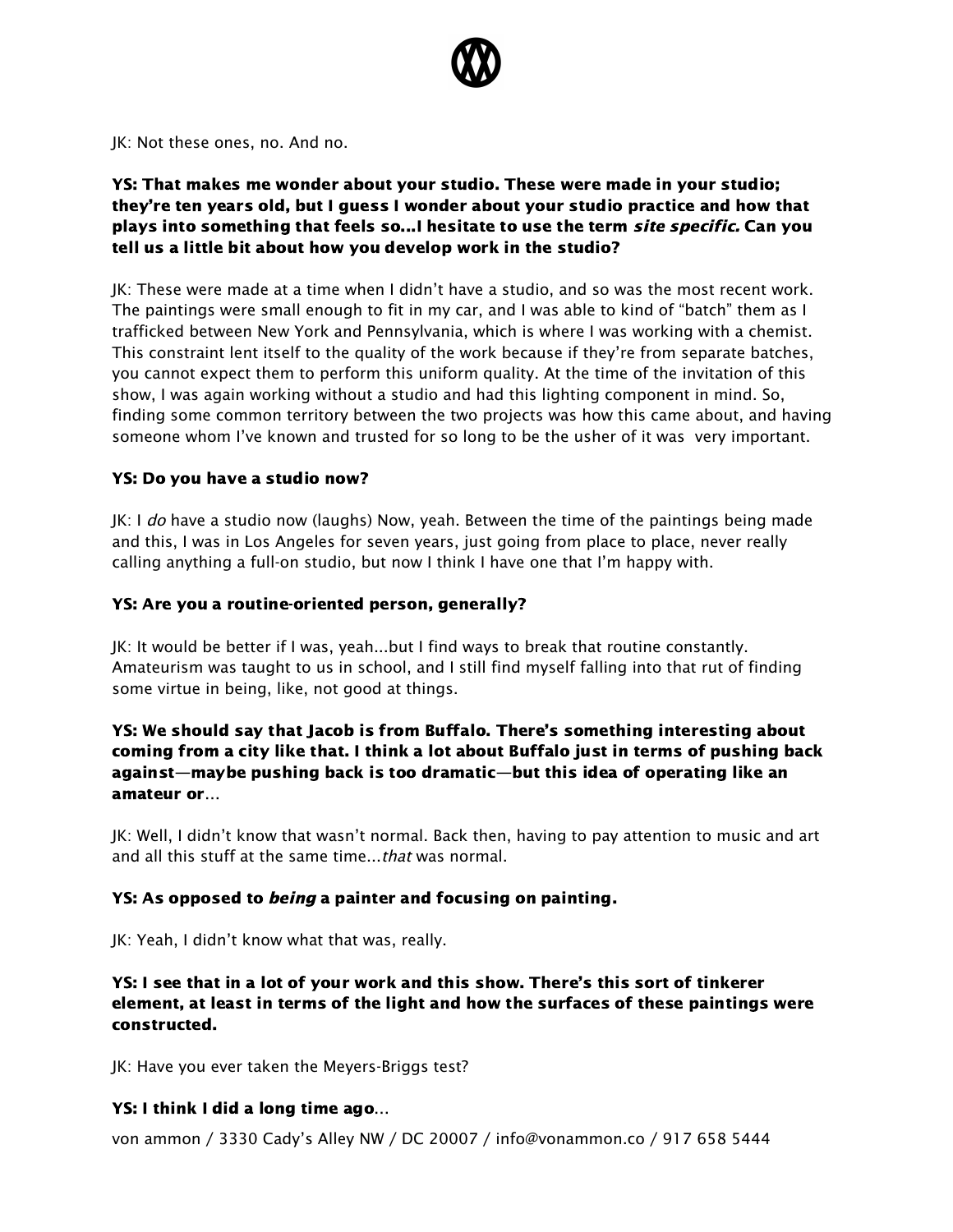

JK: Anyone here done that? Yeah. I'm not a creative person (laughs).

Audience member: What are you? What's your type?

JK: Debater. ENTP (laughs). Arguing against certain things.

YS: I asked about the studio and I asked about the routine, and you also mentioned this move from LA to New York. I'm always curious about an artist who works—(laughs) I should also say that when we were on the phone the other day, you mentioned that this exhibition is sort of for Todd, it was sort of *for* this space. In my mind I was thinking Do you want this show to travel, do you want to exhibit these paintings somewhere else, do they need to be installed on posts, does there need to be the light installation, this sort of line of questioning and your response was basically they can just go back to Buffalo (audience laughs). I guess I'm just curious about how a studio practice works when so much of it is reliant upon the invitation to exhibit or the specificities of the space. I think a lot about this black floor, I think of the skylight, and generally the variation that happens with lighting and layout of gallery spaces.

JK: It's hard to fall into a sequence of activity when you're waiting for that very necessary conditional component to fall into place, or that invitation to happen, because of the severity of the paintings themselves, they were—at their most fertile point—meant to be highly situational objects that could be put in a space and calibrated towards that space. I've seen them in other areas that were outside of my control and it's definitely a compromise. Sometimes it works out and sometimes it doesn't.

# YS: Yeah, I guess that's the nature of basically making a mirror painting.

JK: Yeah.

### YS: All I mean is that it's hard to control what's in the mirror.

JK: Yeah. Those conditions, those situations that were put on the work itself—limiting the size and the type of activity that could go on the surface—put more responsibility on volume or frequency, and how the work was treated in my own ends. So it becomes more a matter of composition or treatment.

YS: So If I'm following you in terms of the importance of the conditions of the space in which the works will be exhibited or the premise of the exhibition, do you feel your work changed between Los Angeles and New York? In my mind, each of those cities puts one in a unique mindset. They're so different. Do you operate outside of that dichotomy?

JK: I never mentally moved to Los Angeles.

# YS: You stayed on the East Coast. I get it.

JK: I think I'm actually still in Buffalo.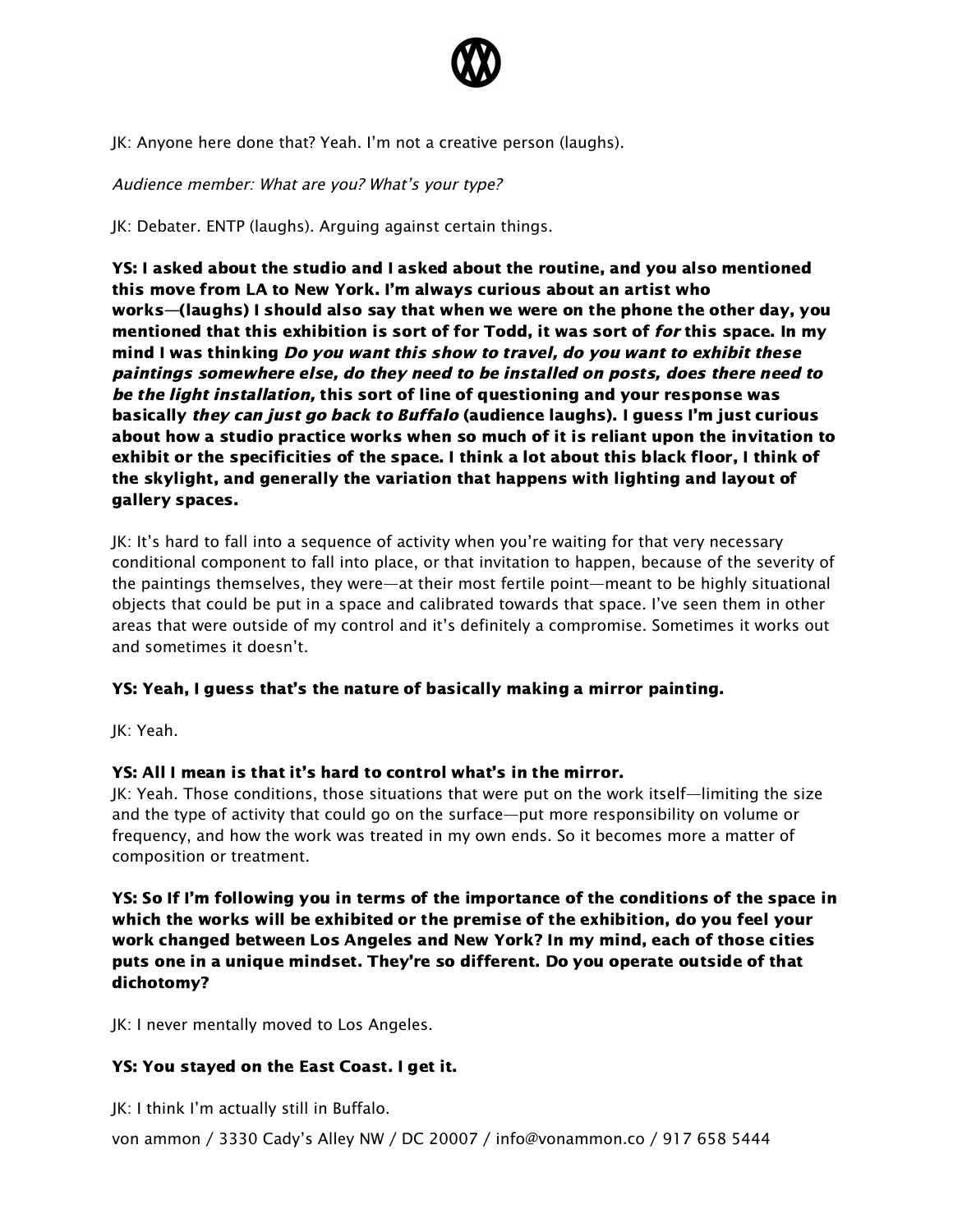

# YS: Does anyone have any questions for Jacob?

Audience member: Hi, my name is Laura. Thanks so much for talking to us this evening.

JK: Thanks so much for coming!

Audience member: Can you talk <sup>a</sup> little bit about your technique.

JK: Sure! ...again, this is going back a long way, and I haven't really assessed my relationship to it lately; I went to a highly structural program, so having some sort of metaphorical relationship to the bath processes of photography was important. Actually, before the paintings came about, the first object to be dipped into these solutions and to maintain some kind of animated surface was a lobster, because that's something that dies on impact. You put it in another bath process and it comes out with this sort of reanimated quality of reflection. But then I wanted to remove the character from that and have the bystander become the thing that animated that space. That was another reason to not rely on a natural form, because nature doesn't really settle for a form outside of what it's already determined. Besides poundage, lobsters are more or less the same. So making these structures the same became every bit as important as that first series.

YS: I've read a fair amount about the gesture, of a painter's interpretation of this body of work, which is totally interesting. My reading of it is the way that the light functions. Of course, these are paintings, but for me, the gesture becomes less poignant because it becomes more about this light. There's a lot of great writing about Jacob's paintings. I was surprised by the vibe that the flickering of the lights sets in this space, and my general relationship to flickering lights in general. Even hearing the footsteps upstairs. There's a very particular tone. Maybe that's also due to the gallery's black floor and the generally monochrome nature of the space. Do you think about that, or is it simply a byproduct of this other line of thinking?

JK: This is a little bit of a tangent, but there was this show that happened in 2013 at The Kitchen, which is also a black and white space. Similar work was hung and I was trying to find some kind of medium in that space. The way that it was hung or placed was meant to sort of split the difference of this black box and white cube feeling. There's also this condition with that space where they can't have performances at the same time as exhibitions because there's too much vibration through the space, so that was something to be dealt with. So instead of avoiding it, we had a performance in both spaces at once to try and amplify this bridge between two acoustic spaces.

# YS: But in terms of this space. I was surprised how this sort of feels dark...like, the combination of the flickering of the lights and the aesthetics of the space...it's sort of a funny summer show in terms of the—

JK: Right? I agree (laughs).

### YS: I mean, at the outset of the show, was the idea let's do a dark show?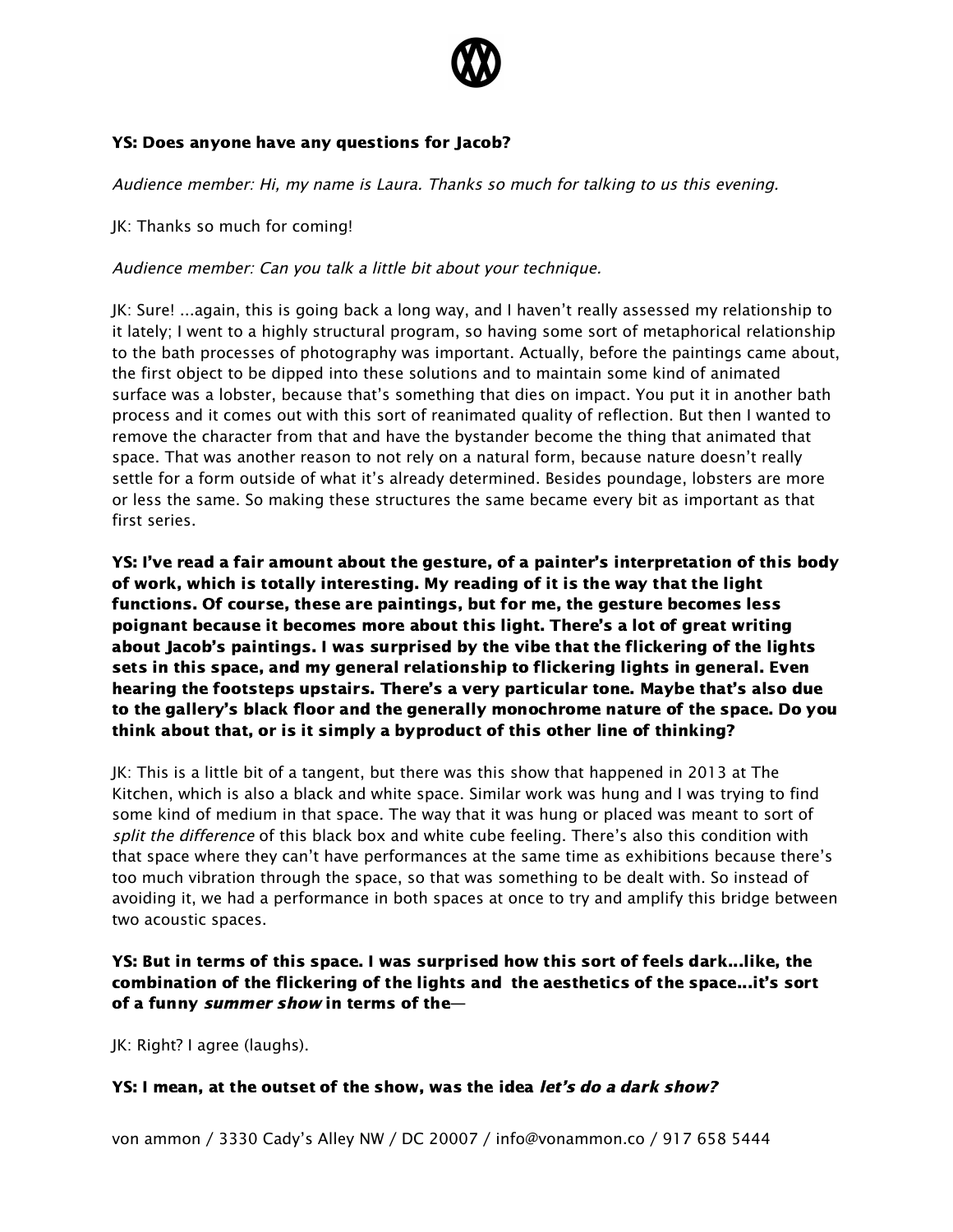

JK: No, no. It was more like I haven't seen this work in a long time, so we're going to put this here and see how it functions alongside this new work. It's more of a pedal than a work.

YS: It's funny, when you say *pedal* it makes me think of what you were saying before about the notes...each painting being a note.

JK: Right.

YS: And the connection to music. Then I think about Buffalo and—I told you I wasn't going to bring up any other artists—but Tony Conrad is very present. I'm not sure if you're all familiar, but Tony Conrad is a filmmaker and an artist, and a general experimenter. He has an iconic film called *Flicker* where it's just black and white frames. The film is ten minutes long? Longer? Twenty five minutes?

JK: Twenty-four minutes. Twenty-four, twenty-seven, somewhere around there.

YS: And what it does it—it's a structuralist film, but it just totally changes the room where it's shown because it's basically just light that goes on and off. And Conrad is also from Buffalo.

JK: I mean, I'm happy to take that.

# YS: The Tony Conrad connection?

JK: He was the chair of the department at the school where I went, and he's an influence for sure. There was another film that he made called *Film Feedback* which was film being shot and processed between two rooms all at the same time. When you do that, the frame keeps shrinking, but if you don't have a *subject* in the space, it becomes invisible—the principle becomes invisible. So what they did was set up a candle so there was a set ISO for the camera, so this is a little bit of a—

### YS: An homage?

JK: Well, I can't help but think of it a little bit—the candle being the subject and the broadcast being the light. Did anyone notice the matches? You can have these.

### YS: The alternative to the catalogue.

JK: Yeah!

### YS: It's a book!

JK: Yeah, it is a book!

### YS: It's a matchbook.

JK: A really good book! (laughs)